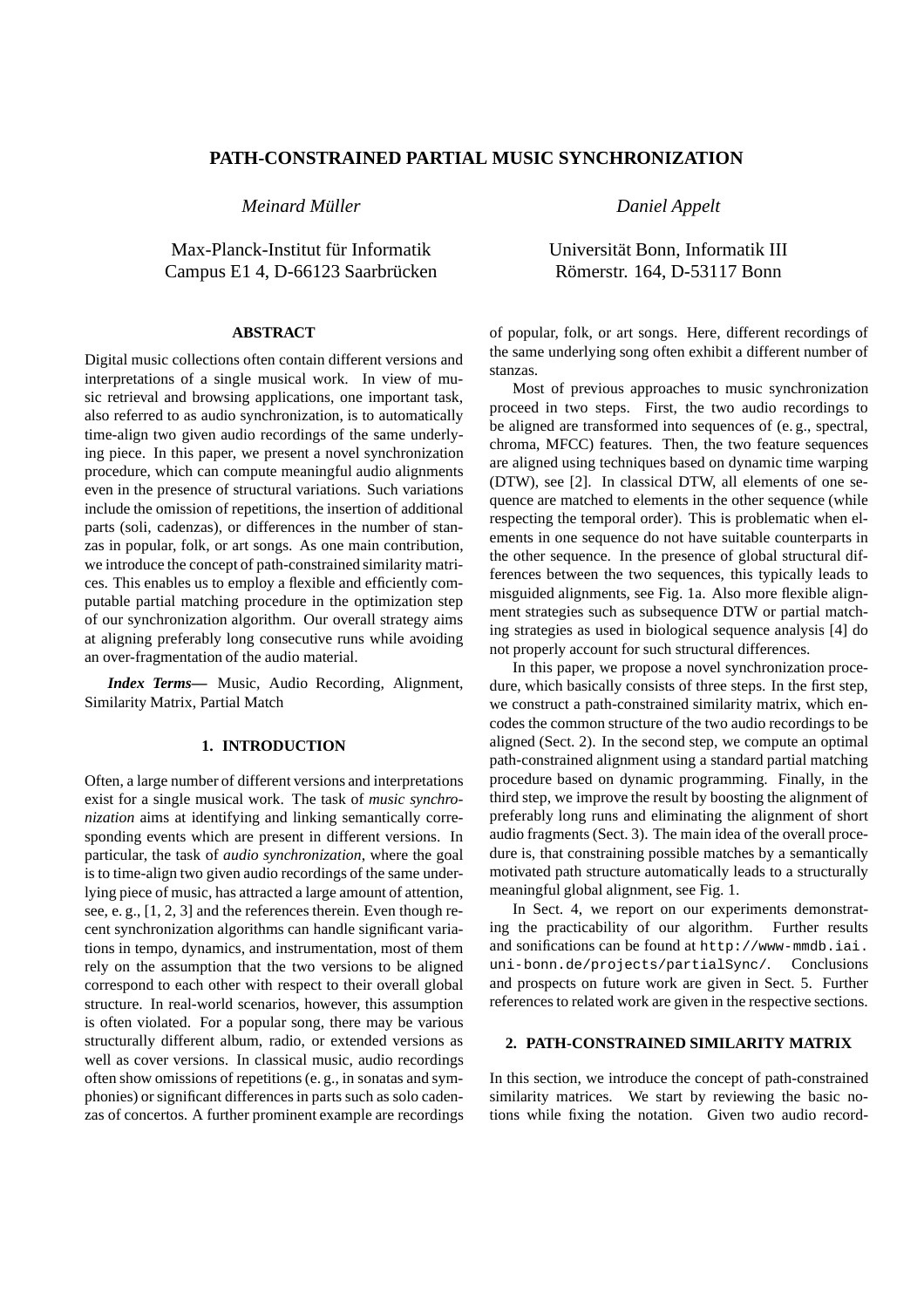

Fig. 1. (a) Similarity matrix  $S^{\text{chroma}}$  of two different (structurally modified) audio recordings of Brahms' Hungarian Dance No. 5. The first recording (vertical axis) has the musical form  $A_1^1B_1^1B_2^1C^1A_2^1B_3^1B_4^1D^1$ , whereas the second (horizontal axis) has the musical form  $A_1^2 A_2^2 B_1^2 B_2^2 A_3^2 B_3^2 D^2$ . **(b)** Smoothed similarity matrix  $S^{\text{enh}}$ . **(c)**  $S^{\text{enh}}$  with score-maximizing match. **(d)** Path-constrained similarity matrix  $S^{pc}$ . (e)  $S^{pc}$  with score-maximizing match. (f) Match after cleaning step. The three path components correctly match  $A_1^1B_1^1B_2^1$  with  $A_2^2B_1^2B_2^2$ ,  $A_2^1$  with  $A_3^2$ , and  $B_4^1D^1$  with  $B_3^2D^2$ , respectively.

ings, we transform them into suitable feature sequences  $V :=$  $(v^1, v^2, \dots, v^N)$  and  $W := (w^1, w^2, \dots, w^M)$ , respectively. In the subsequent discussion, we employ smoothed normalized chroma features with a temporal resolution of 1 Hz as described in [2]. In this case, each 12-dimensional feature vector  $v^n$ ,  $n \in [1 : N]$ , and  $w^m$ ,  $m \in [1 : M]$ , expresses the audio's local energy distribution in the 12 chroma classes. Fixing a suitable local similarity measure— here, we use the inner vector product—the (N × M)-*similarity matrix*  $\mathcal{S}^{\text{chroma}}$  is defined by  $\mathcal{S}^{\text{chroma}}(n,m) := \langle v^n, w^m \rangle$ . Each tuple (n, m) is called a *cell* of the matrix. A *path* is a sequence  $p = (p_1, \ldots, p_L)$  with  $p_\ell = (n_\ell, m_\ell) \in [1 : N] \times [1 : M]$ for  $\ell \in [1 : L]$  satisfying  $1 \leq n_1 \leq n_2 \leq \ldots \leq n_L \leq N$ and  $1 \leq m_1 \leq m_2 \leq \ldots \leq m_L \leq M$  (monotonicity condition) as well as  $p_{\ell+1} - p_{\ell} \in \Sigma$ , where  $\Sigma$  denotes a set of admissible step sizes. For example, in classical DTW one uses  $\Sigma = \{(1, 0), (0, 1), (1, 1)\}.$  The *score* of a path p is defined as  $\sum_{\ell=1}^L \mathcal{S}^{\text{chroma}}(n_\ell, m_\ell)$ .

Recall that a path with a high score reveals the similarity of two audio segments, which correspond to projections of the path onto the vertical (segment in the first audio recording) and the horizontal axis (segment in the second audio recording). For example, the path in Fig. 1f starting at cell (1, 18) and ending at cell (67, 69) reveals the similarity of the two audio segments that correspond to musical part  $A_1^1B_1^1B_2^1$ in the first and musical part  $A_2^2 B_1^2 B_2^2$  in the second recording. The extraction of the path structure from a similarity matrix is a difficult problem due to musical variations in audio recordings. To ease the extraction step, we further enhance the path structure of  $\mathcal{S}^{\text{chroma}}$  by using a contextual similarity measure as described in [5]. The enhancement procedure can be thought of a multiple filtering of  $\mathcal{S}^{\text{chroma}}$  along various directions given by gradients in a neighborhood of the gradient  $(1, 1)$ . We denote the enhanced similarity matrix by  $\mathcal{S}^{\text{enh}}$ , see Fig. 1b for an illustration.

From  $\mathcal{S}^{\text{enh}}$ , we extract paths with a high score using an iterative greedy strategy, see [2] for a similar strategy. The idea is to start a new path with a cell of maximal score, which is then successively extended to the upper right and lower left by cells that possess a score above a certain threshold, while respecting the step size condition. After removing such an extracted path along with a suitable neighborhood (setting the score to zero for all these cells), the process is iterated until all cells have a score below the threshold. Finally, the extracted path structure is converted into a similarity matrix  $S<sup>path</sup>$ , where all cells that belong to extracted paths obtain a score of one and all other cells a score of zero, see Fig. 2c. To further improve and reinforce the extracted path structure, we additionally perform a joint structural analysis of the two audio recordings, see [2] for details. The resulting similarity clusters are translated back into a matrix representation denoted by  $\mathcal{S}^{\text{struct}}$ . The idea is that the structural analysis comprises a transitivity step recovering missing path relations as well as complementing fragmented paths, cf. Fig. 2c and 2d.

We now combine the different similarity matrixes to form a single *path-constrained similarity matrix* denoted by  $S<sup>pc</sup>$ :

$$
\mathcal{S}^{\mathrm{pc}}:=\frac{1}{6}(\mathcal{S}^{\mathrm{path}}+\mathcal{S}^{\mathrm{struct}})*(\mathcal{S}^{\mathrm{chroma}}+\mathcal{S}^{\mathrm{enh}}+1),
$$

where ∗ denotes pointwise multiplication of matrix entries. Note that the entries of all involved matrices possess a value between 0 and 1. Because of the factor  $(S<sup>path</sup> + S<sup>struct</sup>)$ , only cells that belong to the extracted or reinforced path structure can have a non-zero score in  $S<sup>pc</sup>$ . The factor  $(S^{\text{chroma}} + S^{\text{enh}} + 1)$  ensures that all these cells actually have a non-zero score and are additionally weighted through underlying score values given by  $\mathcal{S}^{\text{chroma}}$  and  $\mathcal{S}^{\text{enh}}$ . The important point is that the resulting path-constrained similarity matrix explicitly incorporates structural information, thus constraining possible matches in a semantically meaningful way.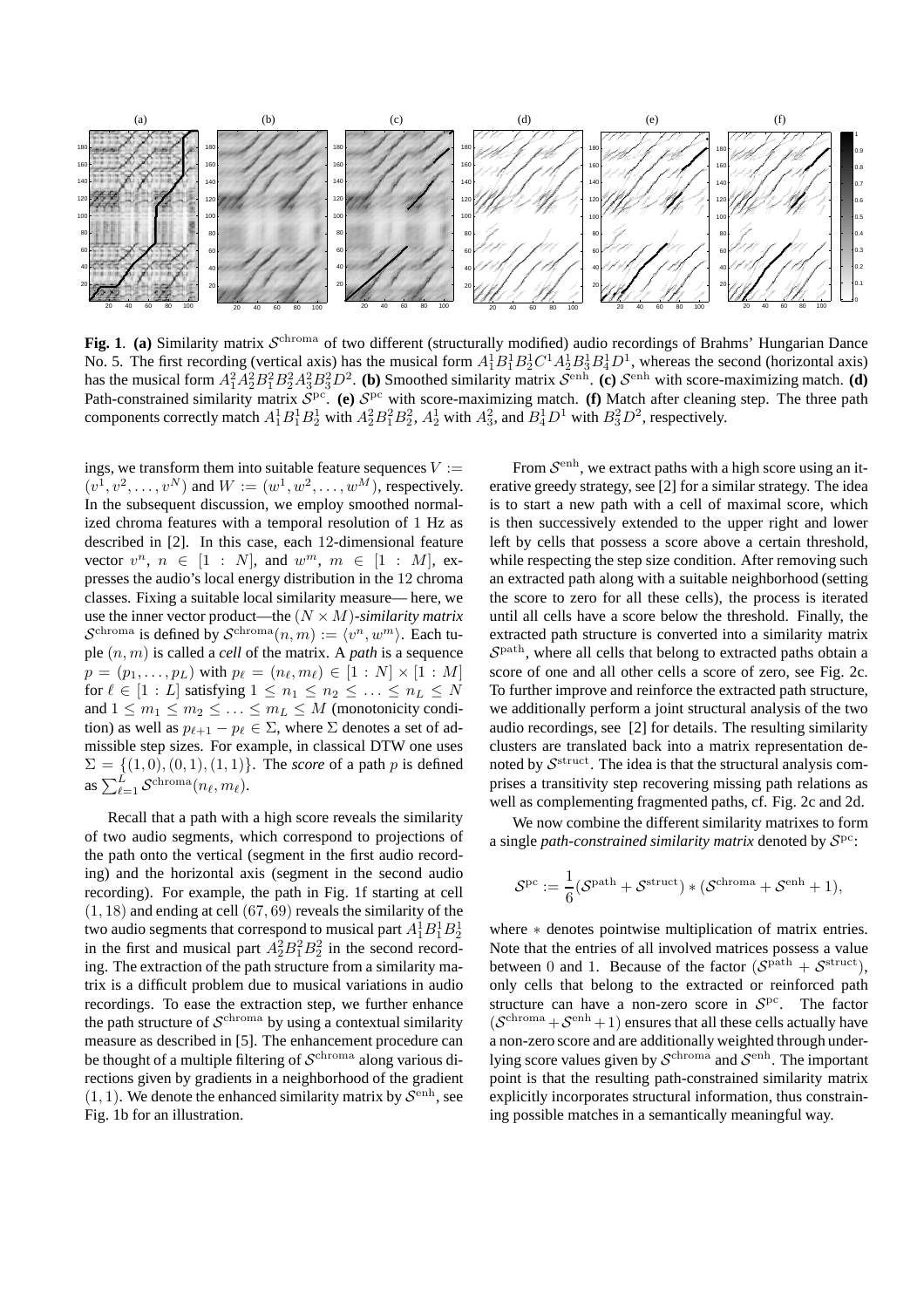

**Fig. 2**. Similarity matrices of two different audio recordings of a Waltz by Shostakovich having the musical form  $A_1A_2BA_3A_4$ . **(a)**  $\mathcal{S}^{\text{chroma}}$ . **(b)**  $\mathcal{S}^{\text{enh}}$ . **(c)**  $\mathcal{S}^{\text{path}}$ . **(d)**  $\mathcal{S}^{\text{pc}}$ .

### **3. PARTIAL MATCHING PROCEDURE**

Our goal is to align similar and possibly long consecutive segments in the two audio recordings. In case, a part in one audio recording does not have a suitable counterpart in the other recording, we prefer to have no alignments rather than having bad alignments. In view of such requirements, we need a more flexible notion of alignment that allows for arbitrary step sizes. A *match* is a sequence  $\mu = (\mu_1, \dots, \mu_L)$  with  $\mu_{\ell} = (n_{\ell}, m_{\ell}) \in [1 : N] \times [1 : M]$  for  $\ell \in [1 : L]$  satisfying  $1 \leq n_1 < n_2 < \ldots < n_L \leq N$  and  $1 \leq m_1 <$  $m_2 < \ldots < m_L \leq M$ . Note that a match induces a partial alignment, where an element in one sequence is assigned to at most one element in the other sequence. The *score* of a match  $\mu$  with respect to a similarity matrix  $\mathcal S$  is then defined as  $\sum_{\ell=1}^{L'} S(n_\ell, m_\ell)$ .

Similarly to DTW, one can use dynamic programming to compute a score-maximizing match with respect to  $S$ . To this end, one recursively defines the accumulated similarity matrix D by  $D(n, m) := \max\{D(n, m-1), D(n-1, m), D(n 1, m - 1$ ) +  $S(n, m)$ } and  $D(n, 0) := D(0, m) := 0$  for  $n \in [0 : N]$  and  $m \in [0 : M]$ . The optimal score is then given by  $D(N, M)$  and the score-maximizing match can be constructed by a simple backtrack algorithm, see [4]. Note that the flexibility of a match comes at the expense of loosing stability in the global alignment. For example, a match with respect to the unconstrained similarity matrices  $S = \mathcal{S}^{\text{chroma}}$ or  $S = S<sup>enh</sup>$  may lead to semantically useless alignments as illustrated by Fig. 1c. Our idea is to retain control over the final alignment by using the path-constrained similarity matrix  $S = S<sup>pc</sup>$ . This inherently leads to semantically more



**Fig. 3**. Similarity matrices of two audio recordings with musical forms  $A_1^1 A_2^1 B^1 C^1 A_3^1$  and  $A_1^2 B^2 C_1^2 C_2^2 A_2^2$ , respectively. (a)  $S^{\text{enh}}$ . (b)  $S^{\text{pc}}$  with score-maximizing match  $\mu$ . (c) Match  $\mu'$  after substitution procedure. **(d)** Final match  $\mu''$ . This match correctly aligns part  $A_2^1 B^1$  with  $A_1^2 B^2$  (first path component) and  $C^1A_3^1$  with  $C_2^2A_2^2$  (second path component).

meaningful matches, where all cells of the match necessarily lie on the extracted path structure, cf. Fig. 1c and Fig. 1e.

Using  $S = S<sup>pc</sup>$ , the resulting match still may exhibit unnecessary "gaps", which induce an over-fragmentation in the alignment of the audio material. In particular in parts with consecutive repetitive segments (manifested as "striped regions" in the similarity matrices) the partial match may reveal more or less random gaps within such segments. To make this point clearer, we consider the example shown in Fig. 3. Here, the first recording has the musical form  $A_1^1 A_2^1 B^1 C^1 A_3^1$ and the second one  $A_1^2 B^2 C_1^2 C_2^2 A_2^2$ . The match indicated by Fig. 3b aligns the beginning of  $A_1^2$  with the beginning of  $A_1^1$ and the end of  $A_1^2$  with the end of  $A_2^1$ . From a semantic point of view, however,  $A_1^2$  should be entirely aligned either with  $A_1^1$  or with  $A_2^1$ . In order to eliminate such gaps as well as to produce preferably long consecutive runs in the final alignment, we postprocess the match in a cleaning step. To this end, we first decompose match  $\mu$  into pairwise disjoint path components of maximal length. Here, two consecutive cells of  $\mu$  are considered to belong to the same path component if their corresponding indices differ by at most a given threshold  $\tau$ . (In our implementation, we use  $\tau = 3$ .) For example, in Fig. 3b, the match consists of three path components. Next, we successively extend the longest path component of  $\mu$  to the upper right and lower left, say by a cell  $(n, m)$ , while eliminating a cell  $(a, b)$  that lies on one of the shorter path components in case the following three conditions are satisfied. First, the extension by  $(n, m)$  must comply with the step